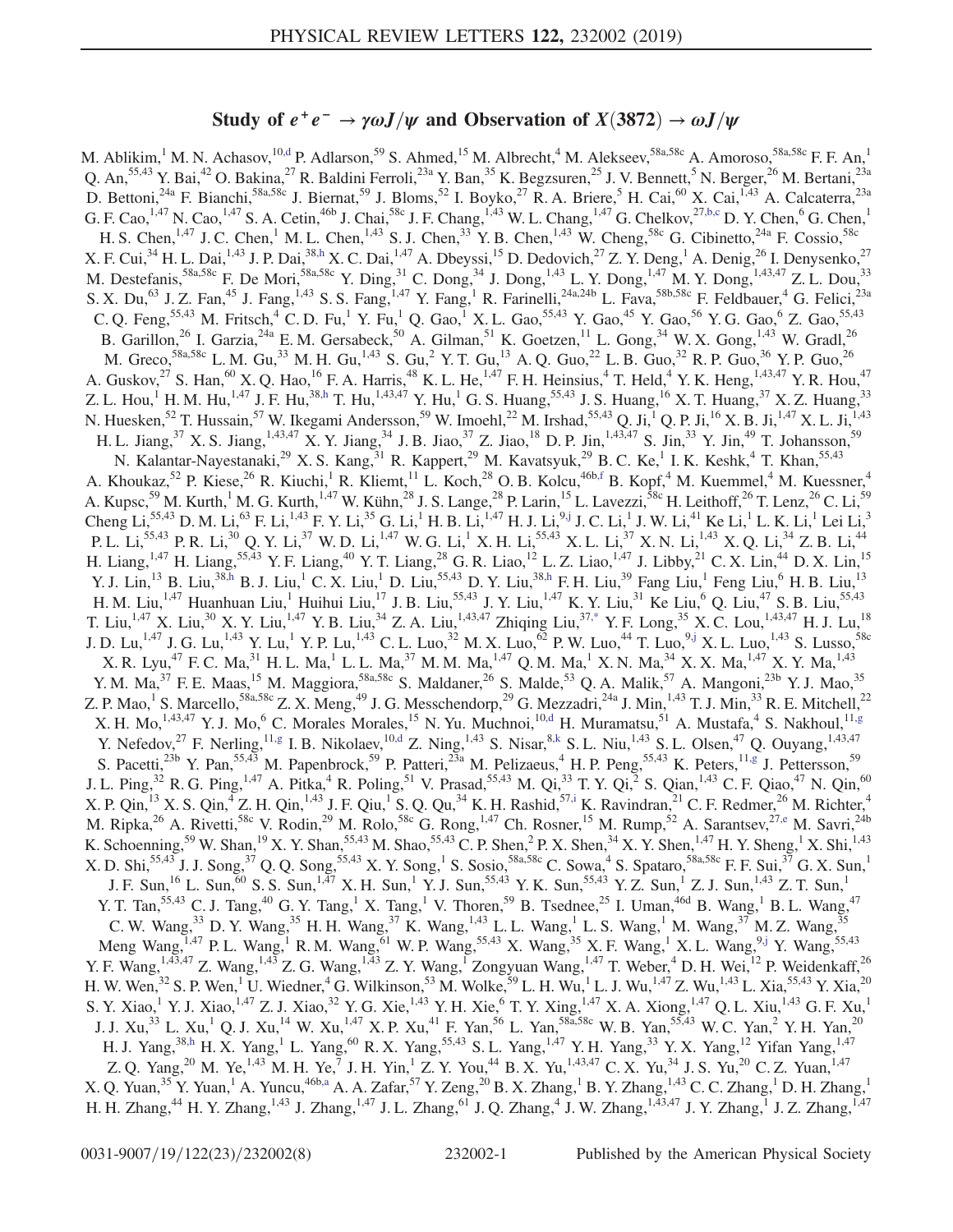K. Zhang,<sup>1,47</sup> L. Zhang,<sup>45</sup> S. F. Zhang,<sup>33</sup> T. J. Zhang,<sup>38[,h](#page-7-0)</sup> X. Y. Zhang,<sup>37</sup> Y. Zhang,<sup>55,43</sup> Y. H. Zhang,<sup>1,43</sup> Y. T. Zhang,<sup>55,43</sup> Yang Zhang,<sup>1</sup> Yao Zhang,<sup>1</sup> Yi Zhang,<sup>[9,j](#page-7-2)</sup> Yu Zhang,<sup>47</sup> Z. H. Zhang,<sup>6</sup> Z. P. Zhang,<sup>55</sup> Z. Y. Zhang,<sup>60</sup> G. Zhao,<sup>1</sup> J. W. Zhao,<sup>1,43</sup> J. Y. Zhao,<sup>1,47</sup> J. Z. Zhao,<sup>1,43</sup> Lei Zhao,<sup>55,43</sup> Ling Zhao,<sup>1</sup> M. G. Zhao,<sup>34</sup> Q. Zhao,<sup>1</sup> S. J. Zhao,<sup>63</sup> T. C. Zhao,<sup>1</sup> Y. B. Zhao,<sup>1,43</sup> Z. G. Zhao,  $55,43$  A. Zhemchugov,  $27, b$  B. Zheng,  $56$  J. P. Zheng,  $1,43$  Y. Zheng,  $35$  Y. H. Zheng,  $47$  B. Zhong,  $32$  L. Zhou,  $1,43$ L. P. Zhou,<sup>1,47</sup> Q. Zhou,<sup>1,47</sup> X. Zhou,<sup>60</sup> X. K. Zhou,<sup>47</sup> X. R. Zhou,<sup>55,43</sup> Xiaoyu Zhou,<sup>20</sup> Xu Zhou,<sup>20</sup> A. N. Zhu,<sup>1,47</sup> J. Zhu,<sup>34</sup> J. Zhu, $^{44}$  K. Zhu, $^{1}$  K. J. Zhu, $^{1,43,47}$  S. H. Zhu, $^{54}$  W. J. Zhu, $^{34}$  X. L. Zhu, $^{45}$  Y. C. Zhu, $^{55,43}$  Y. S. Zhu, $^{1,47}$  Z. A. Zhu, $^{1,47}$ J. Zhuang,  $^{1,43}$  B. S. Zou,<sup>1</sup> and J. H. Zou<sup>1</sup>

(BESIII Collaboration)

<sup>1</sup>Institute of High Energy Physics, Beijing 100049, People's Republic of China  $\frac{2 \text{Poibana}}{2}$  $^2$ Beihang University, Beijing 100191, People's Republic of China

 $3B$ eijing Institute of Petrochemical Technology, Beijing 102617, People's Republic of China

 ${}^{4}$ Bochum Ruhr-University, D-44780 Bochum, Germany

 ${}^{5}$ Carnegie Mellon University, Pittsburgh, Pennsylvania 15213, USA

 ${}^{6}$ Central China Normal University, Wuhan 430079, People's Republic of China

<sup>7</sup>China Center of Advanced Science and Technology, Beijing 100190, People's Republic of China

<sup>8</sup>COMSATS University Islamabad, Lahore Campus, Defence Road, Off Raiwind Road, 54000 Lahore, Pakistan <sup>9</sup>Fudan University, Shanghai 200443, People's Republic of China

<sup>10</sup>G.I. Budker Institute of Nuclear Physics SB RAS (BINP), Novosibirsk 630090, Russia <sup>11</sup>GSI Helmholtzcentre for Heavy Ion Research GmbH, D-64291 Darmstadt, Germany

<sup>11</sup>GSI Helmholtzcentre for Heavy Ion Research GmbH, D-64291 Darmstadt, Germany<br><sup>12</sup>Guangxi Normal University, Guilin 541004, People's Republic of China<br><sup>13</sup>Guangxi University, Nanning 530004, People's Republic of China<br><sup></sup>

 $^{23a}$ INFN Laboratori Nazionali di Frascati, I-00044 Frascati, Italy<br> $^{23b}$ INFN and University of Perugia, I-06100 Perugia, Italy

 $\frac{24a}{10}$ INFN Sezione di Ferrara, I-44122 Ferrara, Italy<br> $\frac{24b}{10}$ University of Ferrara, I-44122 Ferrara, Italy

<sup>28</sup>University of Ferrara, 144122 Ferrara, Italy<br>
<sup>28</sup>University of Physics and Technology, Peace Ave. 548, Ulaanbaar 13330, Mongolia<br>
<sup>26</sup>Uniamate Given the include The Nuclear Research, 144122 Ferrara, Isoloma, Moscow r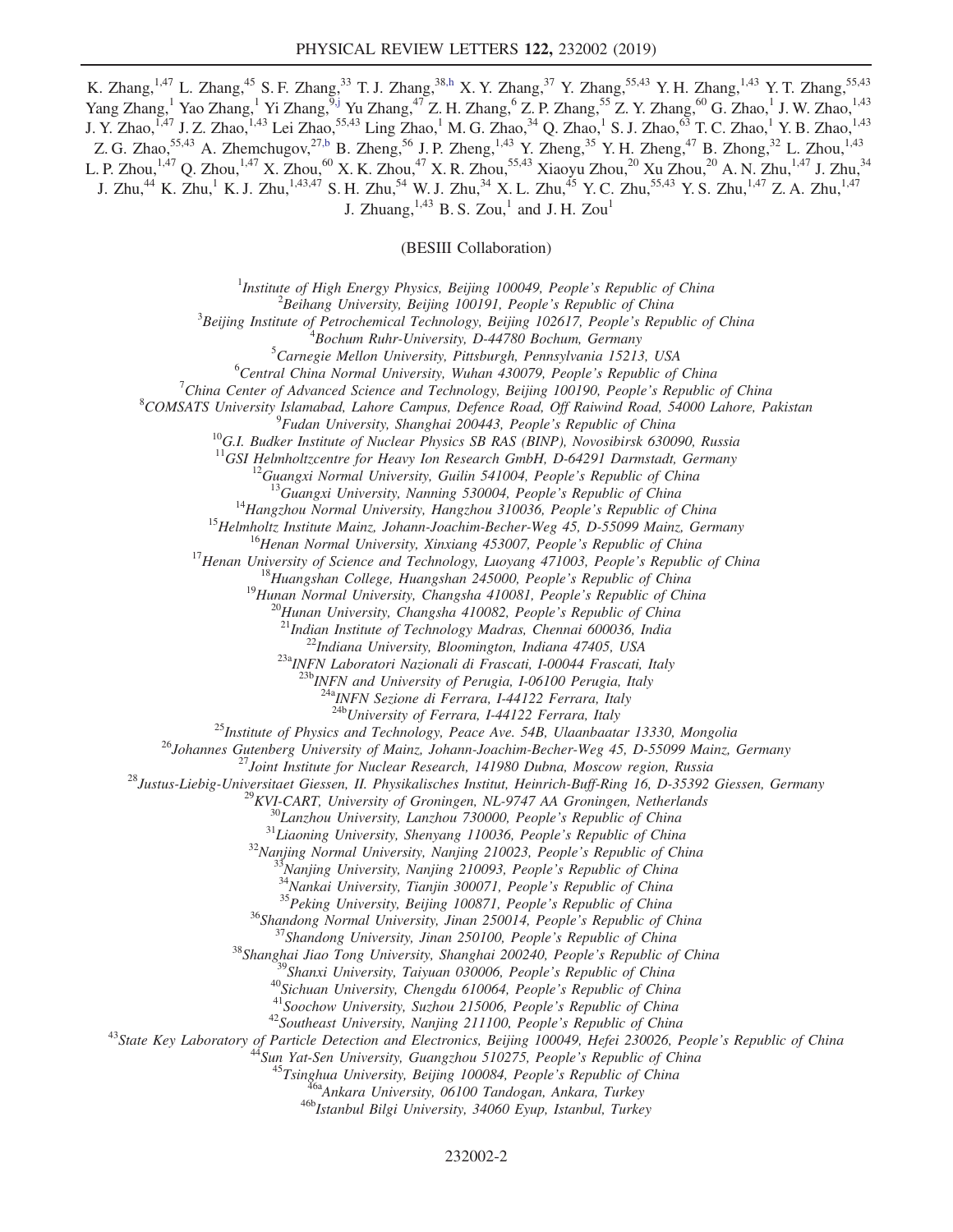<sup>466</sup>Vludag University, 16059 Bursa, Turkey<br><sup>46</sup>Vluiversity of China East University, Nicosia, North Cyprus, Mersin 10, Turkey<br><sup>47</sup>University of China <sup>48</sup>University of Hawaii, Honolulu, Hawaii 96822, USA<br><sup>49</sup>University o <sup>58b</sup>University of Eastern Piedmont, I-15121 Alessandria, Italy<br><sup>58c</sup>INFN, I-10125 Turin, Italy<br><sup>59</sup>Uppsala University, Box 516, SE-75120 Uppsala, Sweden<br><sup>60</sup>Wuhan University, Wuhan 430072, People's Republic of China<br><sup>61</sup>

(Received 11 March 2019; revised manuscript received 25 April 2019; published 14 June 2019)

We study the  $e^+e^- \rightarrow \gamma \omega J/\psi$  process using 11.6 fb<sup>-1</sup>  $e^+e^-$  annihilation data taken at center-of-mass energies from  $\sqrt{s} = 4.008$  GeV to 4.600 GeV with the BESIII detector at the BEPCII storage ring. The  $\frac{V(3872)}{S}$  recognizes is observed for the first time in the  $\frac{\alpha}{k}$ /*w* system with a significance of more than X(3872) resonance is observed for the first time in the  $\omega J/\psi$  system with a significance of more than  $5\sigma$ . The relative decay ratio of  $X(3872) \to \omega J/\psi$  and  $\pi^+\pi^-J/\psi$  is measured to be  $\mathcal{R} = 1.6^{+0.4}_{-0.3} \pm 0.2$ , where the first uncertainty is statistical and the second systematic (the same hereafter). The  $\sqrt{s}$ -dependent cross section of  $e^+e^- \rightarrow \gamma X(3872)$  is also measured and investigated, and it can be described by a single Breit-Wigner resonance, referred to as the Y(4200), with a mass of 4200.6<sup>+7,9</sup>  $\pm$  3.0 MeV/c<sup>2</sup> and a width of  $115^{+38}_{-26} \pm 12$  MeV. In addition, to describe the  $\omega J/\psi$  mass distribution above 3.9 GeV/c<sup>2</sup>, we need at least one additional Breit-Wigner resonance, labeled as  $X(3915)$ , in the fit. The mass and width of the  $X(3915)$  or determined. The resonance as the  $Y(3015)$  are with these of the  $Y(3040)$  in  $P \rightarrow K \odot I/\nu$ are determined. The resonant parameters of the X(3915) agree with those of the Y(3940) in  $B \to K \omega J/\psi$ and of the  $X(3915)$  in  $\gamma\gamma \to \omega J/\psi$  observed by the Belle and BABAR experiments within errors.

DOI: [10.1103/PhysRevLett.122.232002](https://doi.org/10.1103/PhysRevLett.122.232002)

The  $X(3872)$  resonance was first observed by the Belle experiment [\[1\]](#page-7-7), and confirmed by the CDF [\[2\],](#page-7-8) D0 [\[3\]](#page-7-9), BABAR [\[4\]](#page-7-10), LHCb [\[5\],](#page-7-11) and BESIII Collaborations [\[6\].](#page-7-12) Its unusual properties do not accommodate with a charmonium state, and thus the  $X(3872)$  resonance is widely explained as an unconventional meson candidate [\[7\].](#page-7-13) Since the  $X(3872)$  mass is near the  $\overline{D}{}^0D^{*0}$  mass threshold, it is often interpreted as a hadronic molecule by theoretical models [\[8\]](#page-7-14). The hadronic molecule model predicts that the decay of  $X(3872) \rightarrow \omega J/\psi$  is sensitive to its internal structure, and a precise measurement of the decay rate would help to determine the ratio of various components that contribute to the  $X(3872)$  wave function. While the decay  $X(3872) \rightarrow \pi^+\pi^- J/\psi$ , where  $\pi^+\pi^-$  is found to be dominated by a  $\rho^0$  [\[9\],](#page-7-15) violates the isospin symmetry in the strong interaction, the  $X(3872) \rightarrow \omega J/\psi$  decay process conserves isospin symmetry, and thus such a decay provides an excellent metric for probing its isospinviolation effect. Previously, the Belle and BABAR Collaborations only reported less than  $5\sigma$  evidences for the  $X(3872) \rightarrow \omega J/\psi$  decay [\[10\]](#page-7-16). A solid observation is still lacking and is necessary for improved interpretation of this first experimentally observed state potentially composed of four quarks.

The BESIII Collaboration recently reported evidence for the radiative transition  $Y(4260) \rightarrow \gamma X(3872)$  in  $X(3872) \rightarrow$  $\pi^{+}\pi^{-}J/\psi$  mode [\[6\]](#page-7-12). A charged charmoniumlike state  $Z_c$ (3900), which is a good candidate for a four-quark state [\[11\]](#page-7-17), was observed near  $\sqrt{s} = 4.26$  GeV by BESIII [\[12\]](#page-7-18) and Belle [13] and later confirmed with CLEO-c's data at and Belle [\[13\]](#page-7-19), and later confirmed with CLEO-c's data at

Published by the American Physical Society under the terms of the [Creative Commons Attribution 4.0 International](https://creativecommons.org/licenses/by/4.0/) license. Further distribution of this work must maintain attribution to the author(s) and the published article's title, journal citation, and DOI. Funded by SCOAP<sup>3</sup>.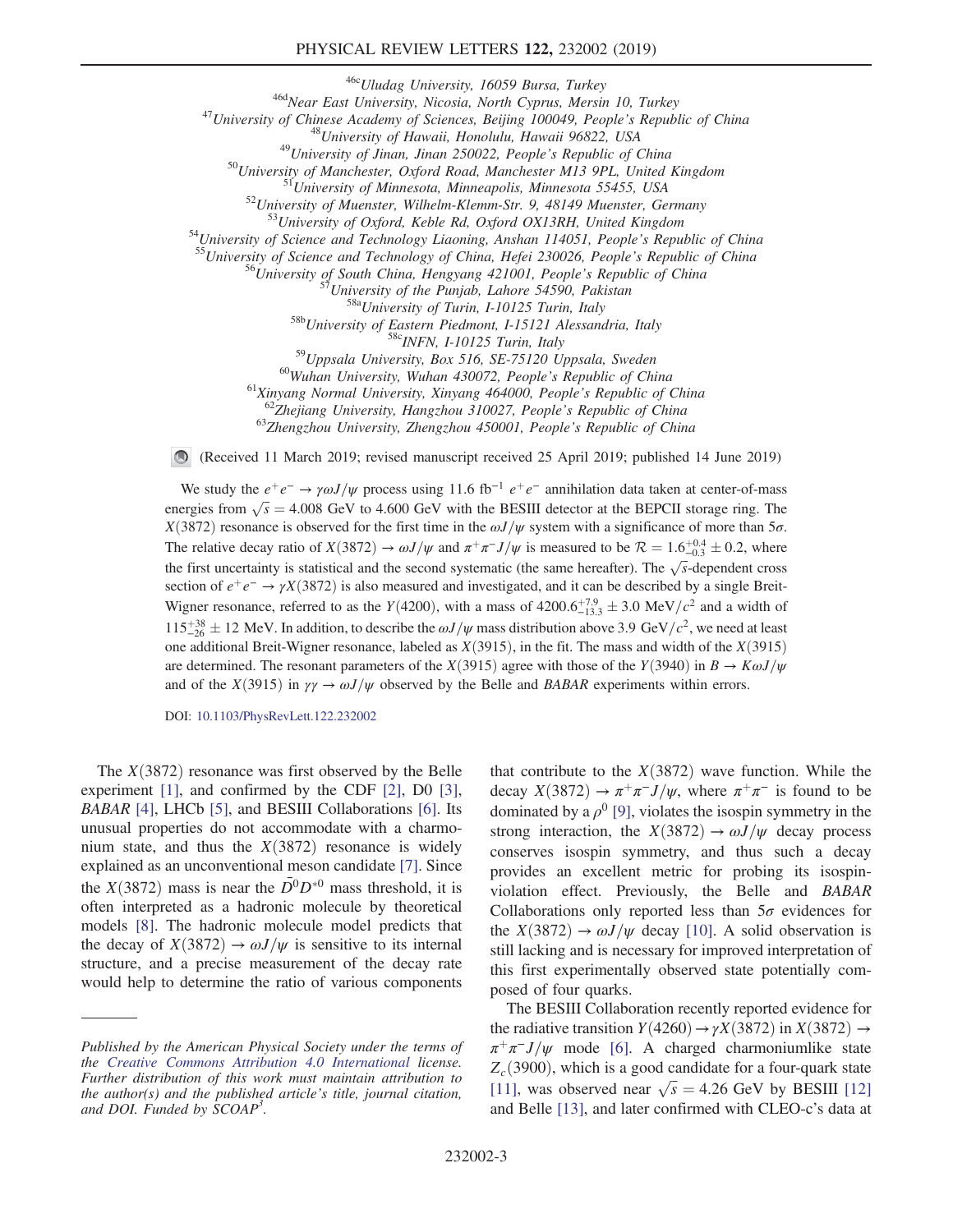$\sqrt{s}$  = 4.17 GeV [\[14\]](#page-7-20). All these observations show potential connections among the  $X(3872)$   $Y(4260)$  and tial connections among the  $X(3872)$ ,  $Y(4260)$ , and  $Z_c(3900)$  resonances, and strongly hint towards a common underlying nature for them. At the moment, more supportive experimental observation for the transition process  $Y(4260) \rightarrow \gamma X(3872)$  is needed to establish these connections.

The  $Y(3940)$  resonance was observed by the Belle Collaboration [\[15\]](#page-7-21) and confirmed by the BABAR Collaboration [\[16\]](#page-7-22) in  $B \to K \omega J/\psi$ . Later on, both Belle and *BABAR* reported observations of the  $X(3915)$  resonance in  $\gamma\gamma \rightarrow \omega J/\psi$  process [\[17\],](#page-7-23) and it was suggested to be the same resonance as the  $Y(3940)$  by the Particle Data Group (PDG) [\[18\].](#page-7-24) The underlying nature of the  $X(3915)$  is still unclear. It was once considered as a candidate for the  $\chi_{c0}(2P)$  charmonium state. However, such kind of assignment was challenged by a recent Belle observation [\[19\]](#page-7-25). Other interpretations, such as a tetraquark [\[20\]](#page-7-26) or a hadronic molecule [\[21\]](#page-7-27) are proposed for the  $X(3915)$ . Moreover, a theoretical calculation predicted a  $1^{++}$  tetraquark with mass near 3.95 GeV/ $c^2$  [\[22\]](#page-7-28). To make the situation more clear, it is important to provide additional data on the  $X(3915)$ .

In this Letter, we report the study of the process  $e^+e^- \rightarrow \gamma \omega J/\psi$ , with  $J/\psi \rightarrow \ell^+ \ell^-$  ( $\ell = e$ ,  $\mu$ ) and  $\omega \to \pi^+ \pi^- \pi^0 (\pi^0 \to \gamma \gamma)$ , using data samples collected with the BESIII detector [\[23\].](#page-7-29) We search for the  $X(3872)$  and  $X(3915)$  resonances in the  $\omega J/\psi$  system and study the  $\sqrt{s}$ -<br>dependent production cross section  $\sigma[e^+e^- \to \gamma X(3872)]$ dependent production cross section,  $\sigma[e^+e^- \to \gamma X(3872)]$ . The  $e^+e^-$  center-of-mass (c.m.) energies of the data sets range from  $\sqrt{s} = 4.008$  to 4.600 GeV (c.f. Supplemental<br>Material [241] with a total integrated luminosity of Material [\[24\]\)](#page-7-30), with a total integrated luminosity of about  $11.6 \text{ fb}^{-1}$ .

The BESIII detector is described in detail elsewhere [\[23,25\]](#page-7-29). GEANT4 [\[26\]](#page-7-31) based Monte Carlo (MC) simulation samples are used to optimize the event selection criteria, determine the detection efficiency, and estimate backgrounds. For the signal process, we generate  $e^+e^- \rightarrow$  $\gamma X(3872)/X(3915) \rightarrow \gamma \omega J/\psi$  MC events, with  $J/\psi \rightarrow$  $\ell^+ \ell^-$  ( $\ell = e$ ,  $\mu$ ) and  $\omega \to \pi^+ \pi^- \pi^0 (\pi^0 \to \gamma \gamma)$  at each c.m. energy corresponding to data. The  $X(3872)$  $X(3915) \rightarrow \omega J/\psi$  decay is described with the phase-space model from EVTGEN [\[27\]](#page-7-32). Initial state radiation (ISR) is simulated with KKMC [\[28\]](#page-7-33). The maximum ISR photon energy is set to correspond to the 3.90 GeV/ $c^2$  production threshold of the  $\gamma X(3872)$  system. The final state radiation (FSR) from charged final-state particles are handled with PHOTOS [\[29\].](#page-7-34)

Events with four charged tracks with net zero charge are selected. For each charged track, the polar angle in the multilayer drift chamber must satisfy  $|\cos \theta|$  < 0.93, and the point of closest approach to the  $e^+e^-$  interaction point must be within  $\pm 10$  cm in the beam direction and within 1 cm in the plane perpendicular to the beam direction 1 cm in the plane perpendicular to the beam direction. Since the  $\pi^{\pm}$  from  $\omega$  decay and  $\ell^{\pm}$  from  $J/\psi$  decay are kinematically well separated, charged tracks with momenta larger than 1.0 GeV/ $c$  in the laboratory frame are assumed to be  $\ell^{\pm}$ , and the ones with momenta less than 1.0 GeV/c are assumed to be  $\pi^{\pm}$ . The energy deposition of charged tracks in the electromagnetic calorimeter (EMC) is used to separate e and  $\mu$ . For  $\mu^{\pm}$  candidates, the deposited energy in the EMC are required to be less than 0.35 GeV, while for  $e^\pm$ it is required to be larger than 1.1 GeV.

Showers identified as good photon candidates must satisfy fiducial and shower-quality requirements. The minimum EMC energy is 25 MeV for barrel showers  $(|\cos \theta| < 0.80)$  and 50 MeV for end cap showers  $(0.86 < |\cos \theta| < 0.92)$ . To eliminate showers produced by charged particles, a photon must be separated by at least 20 degrees from any charged track in the EMC. The time information from the EMC is also used to suppress electronic noise and energy deposits unrelated to the event. At least three good photon candidates are required in each event.

To improve the momentum and energy resolutions and to reduce backgrounds, a five-constraint (5C) kinematic fit is applied to an event with the hypothesis  $e^+e^- \rightarrow \gamma \pi^+ \pi^- \pi^0 \ell^+ \ell^-$ , which constrains the sum of four momentum of the final-state particles to the initial colliding beams, and the mass of two photon combinations to the  $\pi^0$ world average mass [\[18\].](#page-7-24) The  $\chi^2$  over number of degree of freedom (ndf) of the kinematic fit is required to be less than  $100/5$ . When there are ambiguities due to multicombinations or multiphoton candidates in one event, we choose the combination with the smallest  $\chi^2$ .

Background events such as  $e^+e^- \to \pi^+\pi^-\psi(3686)/\pi^0\pi^0\psi(3686) \to \pi^+\pi^-\pi^0\pi^0 J/\psi$  with one photon  $\pi^0 \pi^0 \psi(3686) \to \pi^+ \pi^- \pi^0 \pi^0 J/\psi$  with one photon<br>candidate missing would also pass the previously described event selection. To remove these backgrounds, we require  $|M^{\text{recoil}}(\pi^+\pi^-) - m[\psi(3686)]| > 8 \text{ MeV}/c^2$ and  $|M(\pi^+\pi^-J/\psi)-m[\psi(3686)]| > 7 \text{ MeV}/c^2$ , where  $M^{\text{recoil}}(\pi^+\pi^-) = \sqrt{(P_{e^+e^-} - P_{\pi^+\pi^-})^2}$ , and  $m[\psi(3686)]$  is<br>the mass of the  $\psi(3686)$  according to Ref. [18] Other the mass of the  $\psi$ (3686) according to Ref. [\[18\].](#page-7-24) Other background events, such as  $e^+e^- \to \eta' J/\psi \to \gamma \omega J/\psi$ , have the same event topology as the signal. Their contribution can be effectively vetoed by rejecting events satisfying both  $0.93 < M(\gamma\omega) < 0.97$  GeV/ $c^2$  and  $M(\omega J/\psi) > 3.9$  GeV/ $c^2$ .

After imposing the above requirements, clear peaks from J/ $\psi$  and  $\omega$  decays are seen in the  $\ell^+ \ell^-$  and  $\pi^+ \pi^- \pi^0$ invariant mass distributions, as shown in Fig. [1](#page-4-0). The  $\eta$  peak in the right panel of Fig. [1](#page-4-0) comes from  $e^+e^- \rightarrow \eta J/\psi$ and  $\gamma_{\rm ISR}\psi(3686)\to \gamma_{\rm ISR}\eta J/\psi$  processes. To identify signal candidates that involve the  $J/\psi$  resonances, we select events within an invariant mass window of 3.07 <  $M(\ell^+\ell^-)$  < 3.14 GeV/c<sup>2</sup>, referred to as the J/ $\psi$ -mass window. Non- $J/\psi$  background events are selected within the two sidebands  $2.97 < M(\ell^+\ell^-) < 3.04 \text{ GeV}/c^2$  or  $3.17 < M(\ell^+\ell^-) < 3.24 \text{ GeV}/c^2$ .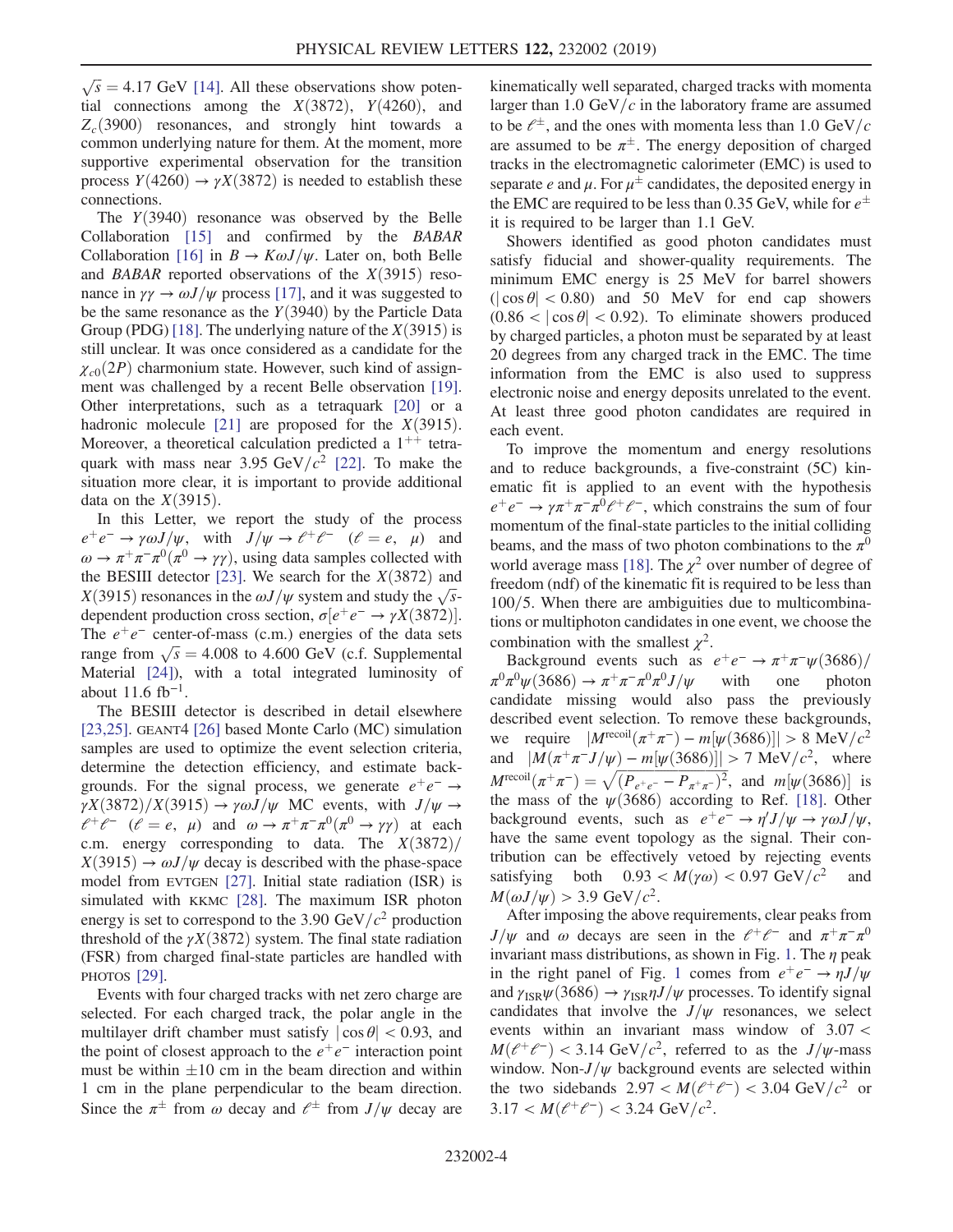<span id="page-4-0"></span>

FIG. 1. The  $M(e^+e^-)$  and  $M(\pi^+\pi^-\pi^0)$  distributions from the full data sets.

The difference between the mass of  $X(3872)$  and  $J/\psi$ [\[18\]](#page-7-24) is about 775 MeV/ $c^2$ , which is slightly lower than the world average mass of the  $\omega$ . A consequence is an asymmetric  $M(\pi^+\pi^-\pi^0)$  distribution around the  $\omega$  resonance, as can be seen in the right panel of Fig. [1.](#page-4-0) To accommodate for this effect, the  $\omega$  mass window is defined as  $0.72 < M(\pi^+\pi^-\pi^0) < 0.81$  GeV/ $c^2$ , and its mass sideband as  $0.61 < M(\pi^+\pi^-\pi^0) < 0.70 \text{ GeV}/c^2$  or  $0.83 <$  $M(\pi^+\pi^-\pi^0)$  < 0.92 GeV/c<sup>2</sup>. We fitted both the  $M(\ell^+\ell^-)$ and  $M(\pi^+\pi^-\pi^0)$  distributions, and normalized the data of the sidebands according to the fit results.

Figure [2](#page-4-1) shows the  $M(\omega J/\psi)$  [\[30\]](#page-7-35) distribution from the full data set. A signal peak consistent with the  $X(3872)$  resonance is observed. In addition, there are evident structures above 3.9 GeV/ $c^2$ . There are irreducible  $e^+e^- \rightarrow \omega \chi_{c0}$  background events that produce a broad structure in the  $M(\omega J/\psi)$  distribution. Such kind of

<span id="page-4-1"></span>

FIG. 2. The  $M(\omega J/\psi)$  distribution with results of an unbinned maximum-likelihood fit to data including three BW resonances (upper) and including two BW resonances (bottom) as signal. Dots with error bars are data, the red solid curves show the total fit results, the blue dotted curves are the MC simulated  $\omega \chi_{c0}$  background component, the blue dashed curves are the linear background component, the pink dotted-dashed curves are the  $X(3915)$ resonance, the pink double-dotted dashed curve is the  $X(3960)$ resonance, and the green shaded histograms are the normalized contribution from the  $J/\psi$ - and  $\omega$ -mass sidebands.

background is well understood and can be reproduced by the MC simulation at BESIII [\[31\].](#page-7-36) Other possible backgrounds come from continuum events, such as  $e^+e^- \rightarrow \gamma \omega \pi^+ \pi^-, \gamma \pi^+ \pi^- \pi^0 J/\psi, \gamma \pi^+ \pi^- \pi^0 \pi^+ \pi^-$  etc. They are estimated by analyzing the  $J/\psi$  and  $\omega$  mass sidebands data.

An unbinned maximum-likelihood fit is performed to the  $M(\omega J/\psi)$  mass distribution. In the fit, we use as the signal probability density function (PDF) the incoherent sum of three Breit-Wigner (BW) resonances [denoted as  $X(3872)$ ,  $X(3915)$ , and  $X(3960)$ , respectively], each convolved with a Gaussian resolution function. The  $X(3872)$  width is set to 1.2 MeV [\[18\].](#page-7-24) The shape and yield of the  $e^+e^- \rightarrow \omega \chi_{c0}$ background component are fixed to the results of the MC simulation. Contribution from other backgrounds is parameterized as a linear shape. The upper panel of Fig. [2](#page-4-1) shows the fit results (numerical results are listed in Table [I](#page-4-2)), and the extracted  $X(3872)$  mass agrees with its world average value within errors. The obtained  $X(3872)$  signal events yield is  $N_{sig} = 45 \pm 9 \pm 3$ . The statistical signifi-<br>cance of the  $Y(3872)$  resonance is estimated to be 5.7 $\sigma$  by cance of the  $X(3872)$  resonance is estimated to be 5.7 $\sigma$  by comparing the likelihood difference with or without the  $X(3872)$  in the fit,  $\Delta(-2 \ln \mathcal{L}) = 40.8$ , and by taking the change of ndf ( $\Delta$ ndf = 3) into account. Possible systematic effects on the  $X(3872)$  signal significance, including background shape,  $\omega \chi_{c0}$  background normalization,  $X(3872)$  intrinsic width and mass resolution are investigated, and no sign for a decreased  $X(3872)$  significance is observed. The statistical significance of  $X(3915)$  and  $X(3960)$  are estimated to be  $3.1\sigma$  and  $3.4\sigma$  only.

As an alternative choice, we fit the  $M(\omega J/\psi)$  mass distribution only with the  $X(3872)$  and  $X(3915)$  resonances as signal PDF. The  $e^+e^- \rightarrow \omega \chi_{c0}$  background is handled in the same way as before. The contribution from other backgrounds is parametrized as a linear function and has been fixed as the result of fitting it to the data of the  $J/\psi$ - and  $\omega$ -mass sidebands. The bottom panel of Fig. [2](#page-4-1) shows the fit results (c.f. Table [I\)](#page-4-2), and the number of fitted  $X(3872)$  signal events is  $N_{\text{sig}} = 40 \pm 8 \pm 3$ . The statistical<br>significance of  $Y(3872)$  is estimated to be 5.25, and found significance of  $X(3872)$  is estimated to be 5.2 $\sigma$ , and found to be larger than  $5.1\sigma$  after considering systematic effects from  $\omega_{\chi_{c0}}$  and linear background normalization,  $X(3872)$ intrinsic width and mass resolution. The statistical significance of  $X(3915)$  is estimated to be 6.9 $\sigma$ . We test the

<span id="page-4-2"></span>TABLE I. The masses (in MeV/ $c^2$ ) and widths (in MeV) of the  $X(3872)$ ,  $X(3915)$ , and  $X(3960)$  resonances from the fit. The numbers in brackets represent the fit scenario without the  $X(3960)$ . The uncertainties are statistical only.

|         | Mass                                                          | Width         |
|---------|---------------------------------------------------------------|---------------|
|         | $X(3872)$ 3873.3 ± 1.1(3872.8 ± 1.2)                          | 1.2(1.2)      |
|         | $X(3915)$ 3926.4 ± 2.2 (3932.6 ± 8.7) 3.8 ± 7.5 (59.7 ± 15.5) |               |
| X(3960) | $3963.7 + 5.5$                                                | $33.3 + 34.2$ |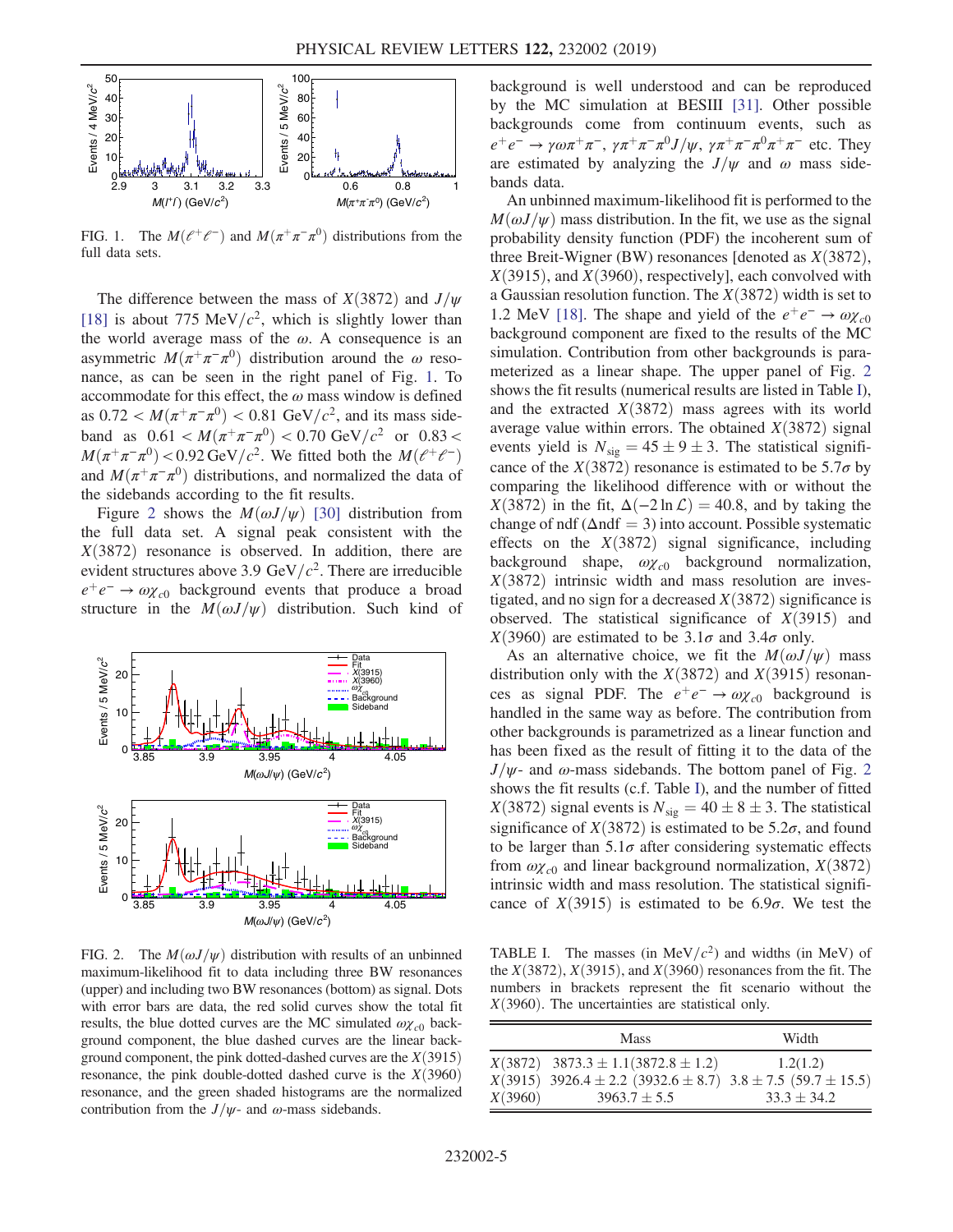<span id="page-5-0"></span>

FIG. 3. The measured cross section of  $\sigma[e^+e^- \rightarrow \gamma X(3872)]$ times the branching fraction of  $X(3872) \rightarrow \omega J/\psi$  (left) and  $\pi^{+}\pi^{-}J/\psi$  (right), and a simultaneous fit to data with a single BW resonance. Dots with error bars are data, the open triangles are an early measurement reported in Ref. [\[6\]](#page-7-12), and the red curves show the fit results.

significance between these two fit scenarios, and find they only differ by  $2.5\sigma$ .

The production cross section of  $e^+e^- \rightarrow \gamma X(3872)$ times the branching fraction  $\mathcal{B}[X(3872) \rightarrow \omega J/\psi]$  at each c.m. energy is calculated as  $\sigma \mathcal{B}[X(3872) \rightarrow \omega J/\psi] =$  $[N^{sig}/\mathcal{L}\epsilon(1+\delta)\mathcal{B}]$ , where  $N^{sig}$  is the number of  $X(3872)$ signal events,  $\mathcal L$  is the integrated luminosity,  $\epsilon$  is the detection efficiency,  $\beta$  is the product of branching fractions for  $J/\psi \rightarrow \ell^+ \ell^-$  and  $\omega \rightarrow \pi^+ \pi^- \pi^0 (\pi^0 \rightarrow \gamma \gamma)$ , and  $1 + \delta$  is the ISR radiative correction factor, which is calculated using the KKMC program [\[28\].](#page-7-33) The ISR photon energy distribution is obtained by an iterative procedure using the line shape  $\sigma[e^+e^- \to \gamma X(3872)]$  measured in this study to replace the default one of KKMC. The left panel of Fig. [3](#page-5-0) shows the measured  $\sigma\mathcal{B}[X(3872) \to \omega J/\psi]$ . Using the same analysis method as described in Ref. [\[6\]](#page-7-12) and the radiative correction factor in this study,  $\sigma\mathcal{B}[X(3872) \rightarrow$  $\pi^{+}\pi^{-}J/\psi$  is measured as well. Our result agrees with and supersedes the earlier published BESIII measurement [\[6\]](#page-7-12), as shown in the right panel of Fig. [3.](#page-5-0) All the numerical results can be found in the Supplemental Material [\[24\].](#page-7-30)

A simultaneous maximum-likelihood fit is performed to both the  $\sigma\mathcal{B}[X(3872) \to \omega J/\psi]$  and the  $\sigma\mathcal{B}[X(3872) \to$  $\pi^+\pi^-J/\psi$  distributions. We use a single BW resonance, denoted as  $Y(4200)$ , with free mass and width as PDF. A free parameter  $\mathcal{R} = {\mathcal{B}[X(3872) \rightarrow \omega J/\psi]/\mathcal{B}[X(3872) \rightarrow$  $\pi^{+}\pi^{-}J/\psi$ } is used to describe the relative decay rate of  $X(3872) \rightarrow \omega J/\psi$  and  $\pi^+\pi^-J/\psi$ , which is common for every c.m. energy. The fit gives  $M[Y(4200)] =$ <br>4200.6<sup>+7.9</sup> MeV/ $c^2$   $\Gamma[Y(4200)] = 115+38$  MeV  $4200.6^{+7.9}_{-13.3} \text{ MeV}/c^2$ ,  $\Gamma[Y(4200)] = 115^{+38}_{-26} \text{ MeV}$ ,<br>  $\Gamma^{ee}$   $R[V(4200) \rightarrow W(42872)]R[V(4297) \rightarrow \pi^+\pi^-]$  (m)  $\Gamma^{ee} \cdot \mathcal{B}[Y(4200) \rightarrow \gamma X(3872)] \mathcal{B}[X(3872) \rightarrow \pi^+\pi^- J/\psi] =$  $(4.5^{+1.1}_{-0.8}) \times 10^{-2}$  eV and  $\mathcal{R} = 1.6^{+0.4}_{-0.3}$ , where  $\Gamma^{ee}$  is the electronic partial width of the  $Y(4200)$ . Here, all the uncertainties are statistical only.

The systematic uncertainty for  $X(3872)$ ,  $X(3915)$ , and  $X(3960)$  mass and width measurements come from the uncertainties in the absolute mass scale, background, and resolution effects. The  $e^+e^- \rightarrow \gamma_{\text{ISR}}\psi(3686) \rightarrow \gamma_{\text{ISR}}\eta J/\psi$ events with the same event selection (except the  $\omega$  mass

<span id="page-5-1"></span>TABLE II. Summary of the systematic uncertainties for  $X(3872)/X(3915)/X(3960)$  mass and width measurements. The numbers in the brackets correspond to the fit scenario with only the  $X(3872)$  and  $X(3915)$  as signal PDF.

| Source                                                             | Mass (MeV/ $c2$ )                                                           | Width (MeV)                                                                                                            |
|--------------------------------------------------------------------|-----------------------------------------------------------------------------|------------------------------------------------------------------------------------------------------------------------|
| Absolute mass scale<br>Background shape<br>Resolution<br>Fit model | 0.8/0.8(0.8)/0.8<br>$0.3/0.4$ $(4.5)/0.5$<br>$0.0/0.8$ $(0.7)/0.8$<br>0.5// | $\ldots$ / $\ldots$ / $\ldots$<br>$\cdots$ /2.5 (3.6)/8.3<br>$\cdots$ /0.7 (0.3)/0.1<br>$\ldots$ / $\ldots$ / $\ldots$ |
| Total                                                              | $1.0/1.2$ $(4.7)/1.3$                                                       | $\cdots$ /2.6 (3.7)/8.3                                                                                                |

window is replaced by the  $\eta$  mass window) are used as a control sample to calibrate the mass scale. The measured  $\psi$ (3686) mass is 3685.4  $\pm$  0.4 MeV/c<sup>2</sup>, and the difference<br>to the  $\psi$ (3686) world average mass is 0.8 MeV/c<sup>2</sup> to the  $\psi$ (3686) world average mass is 0.8 MeV/ $c^2$ . Backgrounds are varied from a linear shape to a secondorder polynomial or by  $\pm 1\sigma$  for the linear component, and<br>varied by  $\pm 1\sigma$  for the  $\omega x$  component in the fit. The varied by  $\pm 1\sigma$  for the  $\omega \chi_{c0}$  component in the fit. The differences in the mass and width measurements with differences in the mass and width measurements with respect to the nominal results are taken as a systematic uncertainty. The systematic uncertainty of resolution is estimated by varying the Gaussian parameters of the resolution response function by  $\pm 1\sigma$  in the signal PDF.<br>In both fit scenarios (with and without the  $X(3960)$ ) the In both fit scenarios [with and without the  $X(3960)$ ], the  $X(3872)$  mass difference 0.5 MeV/ $c^2$  is taken as a systematic uncertainty due to the fit model. All these contributions are summarized in Table [II](#page-5-1), and the total uncertainty is calculated by adding the independent contributions in quadrature.

The systematic uncertainty for the  $e^+e^- \rightarrow \gamma X(3872)$ cross section measurement mainly comes from uncertainties in the luminosity measurements, detection efficiency, signal extraction, radiative correction, and branching fractions. The integrated luminosities of each data set are measured with large-angle Bhabha scattering events, with an uncertainty of 1.0% [\[32\]](#page-7-37). The tracking efficiency is estimated to be 1% per track from a study of the control sample  $J/\psi \rightarrow p\bar{p}\pi^+\pi^-$ . The uncertainty due to the photon reconstruction is studied using the  $J/\psi \rightarrow \pi^+\pi^-\pi^0$  events, and is found to be 1% for the radiative photon [\[33\].](#page-7-38) An additional systematic uncertainty of 1% is assigned to the efficiency of  $\pi^0$  reconstruction by studying  $\psi$ (3686) →  $\pi^{0}\pi^{0}J/\psi$  and  $e^+e^- \to \omega\pi^{0}$  events. In our event selection, a 5C kinematic fit is used, and the systematic uncertainty related to the kinematic fit is estimated to be 0.8% by using a helix correction method as discussed in Ref. [\[34\]](#page-7-39).

The number of  $X(3872)$  signal events is extracted by fitting the  $M(\omega J/\psi)$  distribution, and the difference between the two fit scenarios is 9.5%. The  $X(3872)$ intrinsic width is fixed to 1.2 MeV in the signal PDF. Varying the width from 50 keV to 1.2 MeV results in a 5% difference for the  $X(3872)$  signal yield. The systematic uncertainty of the  $\omega \chi_{c0}$  background is estimated by varying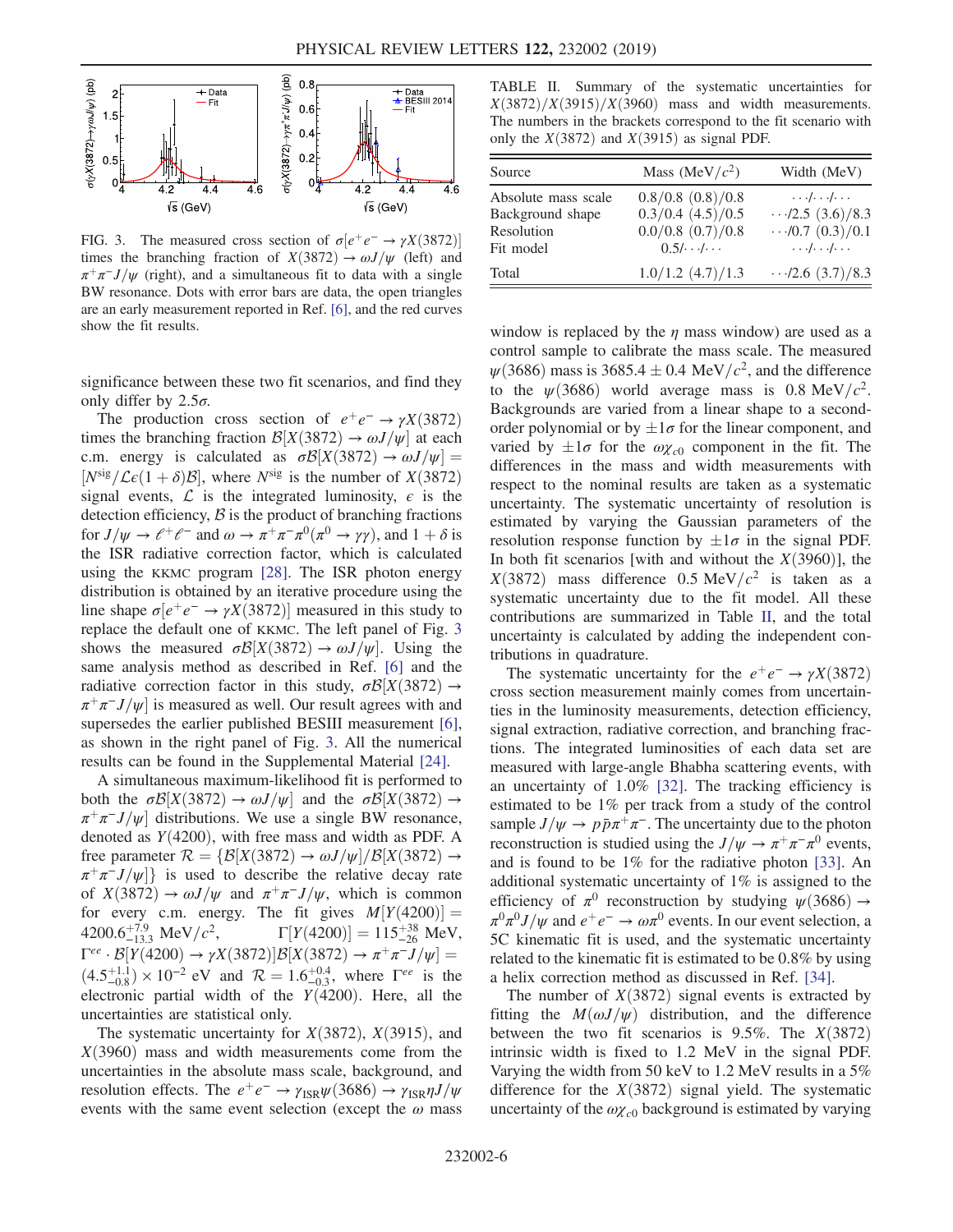the normalization by  $\pm 1\sigma$ , which will cause a difference of 0.9% in the  $X(3872)$  signal yield. The remaining back- $0.9\%$  in the  $X(3872)$  signal yield. The remaining background is parameterized as a linear function. Varying the background shape from linear to a second-order polynomial or the normalization by  $\pm 1\sigma$  will cause a 3.1%<br>difference for the  $Y(3872)$  signal yield difference for the  $X(3872)$  signal yield.

We iterate the cross section measurement until the value of  $(1 + \delta)\epsilon$  changes by at most 1% from the previous iteration, and 1% is taken as a systematic uncertainty due to ISR radiative correction. The systematic uncertainty related to the  $J/\psi$ -mass window cut is 1.6% [\[6\].](#page-7-12) The branching fraction uncertainties of  $J/\psi \rightarrow \ell^+ \ell^-$ ,  $\omega \rightarrow \pi^+ \pi^- \pi^0$  and  $\pi^0 \rightarrow \gamma \gamma$  are 0.6%, 0.8%, and 0.04% [\[18\]](#page-7-24), respectively.

The total systematic uncertainty is calculated to be 12.3% by adding all contributions in quadrature.

The systematic uncertainty for the  $Y(4200)$  parameters mainly comes from the uncertainties related to the  $e^+e^$ c.m. energy measurement, the parametrization of the fit model, and the cross section measurement. The c.m. energy of each data set is measured with dimuon events, with tainty will shift the  $Y(4200)$  line shape globally, and thus,<br>propagate to the  $Y(4200)$  mass linearly. In the fit to the  $\pm 0.8$  MeV uncertainty [\[35\]](#page-7-40). Such kind of common uncerpropagate to the  $Y(4200)$  mass linearly. In the fit to the cross section, the  $Y(4200)$  resonance is parametrized as a BW with a constant full width. We also use a BW with a phase-space dependent full width,  $\Gamma[\Phi(\sqrt{s})/\Phi(M)]$ , and the difference is 2.8 MeV/ $c^2$  for the mass 12 MeV for the the difference is 2.8 MeV/ $c^2$  for the mass, 12 MeV for the width, and 6.5% for  $\Gamma^{ee}$ . The cross section data measured in  $X(3872) \rightarrow \omega J/\psi$  and  $\pi^+\pi^-J/\psi$  channels are fitted simultaneously. The common uncertainties of cross section measurements in both channels, including luminosity, tracking, photon detection, radiative correction, kinematic fit,  $X(3872)$  intrinsic width,  $J/\psi$  mass window, and  $J/\psi \rightarrow$  $l^+\ell^-$  branching fraction, will propagate to  $\Gamma^{ee}$  linearly, i.e., 6.9%. The uncommon ones, including  $\pi^0$ , background, fit model, and  $\omega \to \pi^+\pi^-\pi^0(\pi^0 \to \gamma\gamma)$  branching fraction, will affect the  $R$  measurement, and the total contribution is 10.9%, by adding them in quadrature.

In summary, we have studied the  $e^+e^- \rightarrow \gamma \omega J/\psi$  process with 11.6 fb<sup>−</sup><sup>1</sup> data at the BESIII experiment. For the first time, the  $X(3872) \rightarrow \omega J/\psi$  decay was firmly observed with more than  $5\sigma$  significance, and the  $X(3872)$  mass was measured to be  $3873.3 \pm 1.1 \pm 1.0 \text{ MeV}/c^2$ . The relative decay ratio for  $X(3872) \rightarrow \omega I/\nu \epsilon$  and  $\pi^+\pi^- I/\nu \epsilon$ relative decay ratio for  $X(3872) \to \omega J/\psi$  and  $\pi^+\pi^-J/\psi$ is measured to be  $R = 1.6^{+0.4}_{-0.3} \pm 0.2$ , which agrees well<br>with previous measurements within errors [10]. These with previous measurements within errors [\[10\]](#page-7-16). These measurements provide important input for the hadronic molecule interpretation for the  $X(3872)$  resonance [\[8\].](#page-7-14)

To describe the  $M(\omega J/\psi)$  distribution above 3.9 GeV/ $c^2$ , we need at least one additional BW resonance  $X(3915)$ . Its mass and width are measured to be 3926.4  $\pm$ <br>2.2 + 1.2 MeV/ $c^2$  and 3.8 + 7.5 + 2.6 MeV, or 3932.6 + 2.2  $\pm$  1.2 MeV/ $c^2$  and 3.8  $\pm$  7.5  $\pm$  2.6 MeV, or 3932.6  $\pm$ <br>8.7  $\pm$  4.7 MeV/ $c^2$  and 59.7  $\pm$  15.5  $\pm$  3.7 MeV, depend- $8.7 \pm 4.7$  MeV/ $c^2$  and  $59.7 \pm 15.5 \pm 3.7$  MeV, depend-<br>ing on the fit models ing on the fit models.

The  $e^+e^- \rightarrow \gamma X(3872)$  production cross section is measured at the c.m. energies between 4.008 and 4.600 GeV [\[24\].](#page-7-30) We studied the  $\sqrt{s}$ -dependent cross section line shape of  $e^+e^- \rightarrow \gamma X(3872)$ , and find it can be described by a single BW resonance  $Y(4200)$ . A simultaneous fit to the  $X(3872) \rightarrow \omega J/\psi$  and  $\pi^+\pi^-J/\psi$  cross section data gives its mass  $M[Y(4200)] = 4200.6^{+7.9}_{-13.3} \pm 3.0 \text{ MeV}/c^2$ , and width<br> $\Gamma [V(4200)] = 115^{+38} \pm 12 \text{ MeV}$ , which agree with the  $\Gamma[Y(4200)] = 115^{+38}_{-26} \pm 12 \text{ MeV}$ , which agree with the  $w(4160)$  [18] or the  $Y(4220)$  observed by BESIII in  $\psi(4160)$  [\[18\]](#page-7-24) or the Y(4220) observed by BESIII in<br> $\pi^+\pi^- I/\psi$  [36] and  $\pi^+\pi^- h$  [37] within errors. The mea- $\pi^+\pi^-J/\psi$  [\[36\]](#page-7-41) and  $\pi^+\pi^-h_c$  [\[37\]](#page-7-42) within errors. The measured  $e^+e^- \rightarrow \gamma X(3872)$  cross section provides useful information for the  $D\overline{D}^*$  hadronic molecule calculation as described in Ref. [\[38\].](#page-7-43)

The BESIII collaboration thanks the staff of BEPCII and the IHEP computing center for their strong support. This work is supported in part by National Key Basic Research Program of China under Contract No. 2015CB856700; National Natural Science Foundation of China (NSFC) under Contracts No. 11335008, No. 11425524, No. 11625523, No. 11635010, and No. 11735014; the Chinese Academy of Sciences (CAS) Large-Scale Scientific Facility Program; the CAS Center for Excellence in Particle Physics (CCEPP); Joint Large-Scale Scientific Facility Funds of the NSFC and CAS under Contracts No. U1532257, No. U1532258, and No. U1732263; CAS Key Research Program of Frontier Sciences under Contracts No. QYZDJ-SSW-SLH003 and No. QYZDJ-SSW-SLH040; 100 Talents Program of CAS; INPAC and Shanghai Key Laboratory for Particle Physics and Cosmology; German Research Foundation DFG under Contract No. Collaborative Research Center CRC 1044; Istituto Nazionale di Fisica Nucleare, Italy; Koninklijke Nederlandse Akademie van Wetenschappen (KNAW) under Contract No. 530-4CDP03; Ministry of Development of Turkey under Contract No. DPT2006K-120470; National Science and Technology fund; The Knut and Alice Wallenberg Foundation (Sweden) under Contract No. 2016.0157; The Swedish Research Council; U. S. Department of Energy under Contracts No. DE-FG02- 05ER41374, No. DE-SC-0010118, and No. DE-SC-0012069; University of Groningen (RuG); and the Helmholtzzentrum fuer Schwerionenforschung GmbH (GSI), Darmstadt.

<span id="page-6-3"></span><span id="page-6-2"></span>[<sup>\\*</sup>](#page-0-0) Corresponding author.

<span id="page-6-1"></span>z.liu@sdu.edu.cn

<sup>&</sup>lt;sup>[a](#page-0-1)</sup>Also at Bogazici University, 34342 Istanbul, Turkey.

<sup>&</sup>lt;sup>[b](#page-0-2)</sup>Also at the Moscow Institute of Physics and Technology, Moscow 141700, Russia.

<span id="page-6-0"></span><sup>&</sup>lt;sup>c</sup>Also at the Functional Electronics Laboratory, Tomsk State University, Tomsk 634050, Russia.

[d](#page-0-3) Also at the Novosibirsk State University, Novosibirsk 630090, Russia.